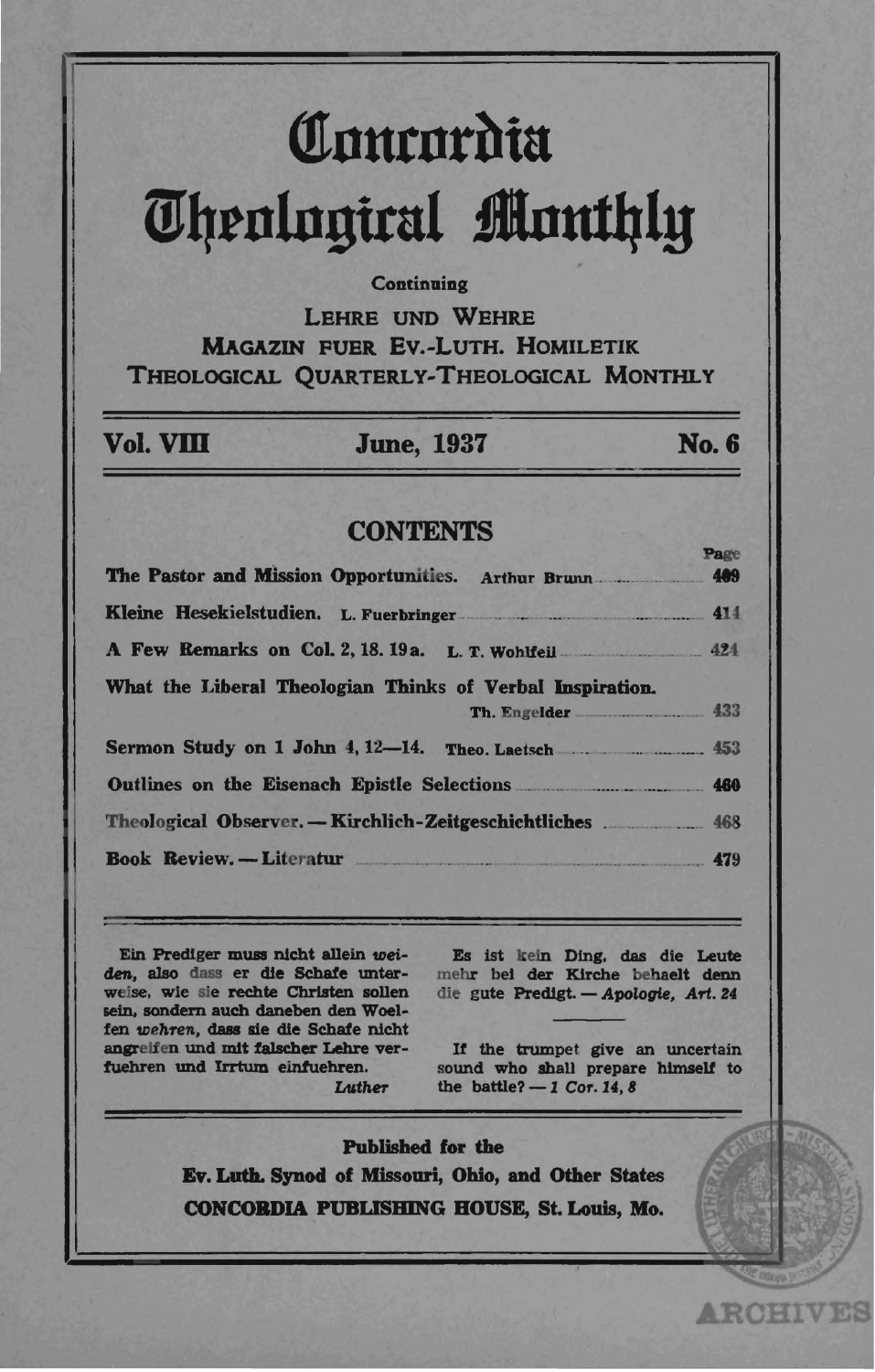# Theological Observer - Stirdjlidj=Zeitgefcjidjtliches

# I. Amerika

u. L. C. and the Coming World Conferences. - From the minutes of the executive board of the U. L. C., published in the *Lutheran* of February 4, we see that, "it having been decided previously that the United Lutheran Church in America would participate in the World Conference of Faith and Order to be held in Edinburgh, Scotland, in August, 1937, the following were elected as regular delegates: Dr. A. Steimle, Dr. Charles M. Jacobs, Dr. A. R. Wentz, and Dr. E. E. Flack. The other members of the commission, Dr. John Aberly, the Rev. T. G. Tappert, and Dr. W. H. Greever, were elected as alternates." Concerning participation in the *Universal Christian Conference* of Life *and Work,* the report says: "Due .to the fact that this conference, which asks for official representation from the churches, continues to exercise the practise of cooption of individuals as members of the conference, thereby vitiating the official character of the conference and giving much opportunity for special propaganda, the United Lutheran Church in America, through its executive board, declined the invitation to participate in the meetings to be held in Oxford, England, in the summer of 1937. 'Coopted' members are individuals selected and elected by the continuation committee of the conference itself without regard for the status of such individuals in the church-bodies of which they are members. The United Lutheran Church has consistently protested against this action on the grounds of both principle and practise, without admitting either an unwillingness to cooperate with others on a proper basis or a lack of interest in the great questions to be discussed in such a conference. The following was submitted by the officers as a part of their report and was adopted unanimously: 'It is recommended that the United Lutheran Church in America be not represented at the meeting of the Universal Christian Conference on Life and Work, the chief reason being that the membership of the conference includes a large proportion of coopted individuals. The conference thus ceases to be effectually a conference of the churches.'''

It seems to us that this refusal of U. L. C. officials to be represented at Oxford this coming summer can justly be said to be based on a technicality. What one misses in the report is a discussion of the question to what extent participation in these conferences would involve disloyalty to Lutheran doctrine and principles. A.

A Pronouncement of the Executive Committee of the Lutheran World Convention on Intra-Lutheran and Interdenominational Relations.  $-$ A document having the title *Lutherans and Ecumenical Movements* was issued by said Executive Committee, and we here present it *in toto.* The text is that submitted in the N. L. C. Bulletin, which we now quote:  $-$ 

"Among the many items that received the consideration of the Executive Committee of the Lutheran World Convention when it met in New York September 29 to October 6, 1936, was the participation of Lutherans in ecumenical Christian movements. On this subject a statement of principles was adopted. Before this statement could be announced to the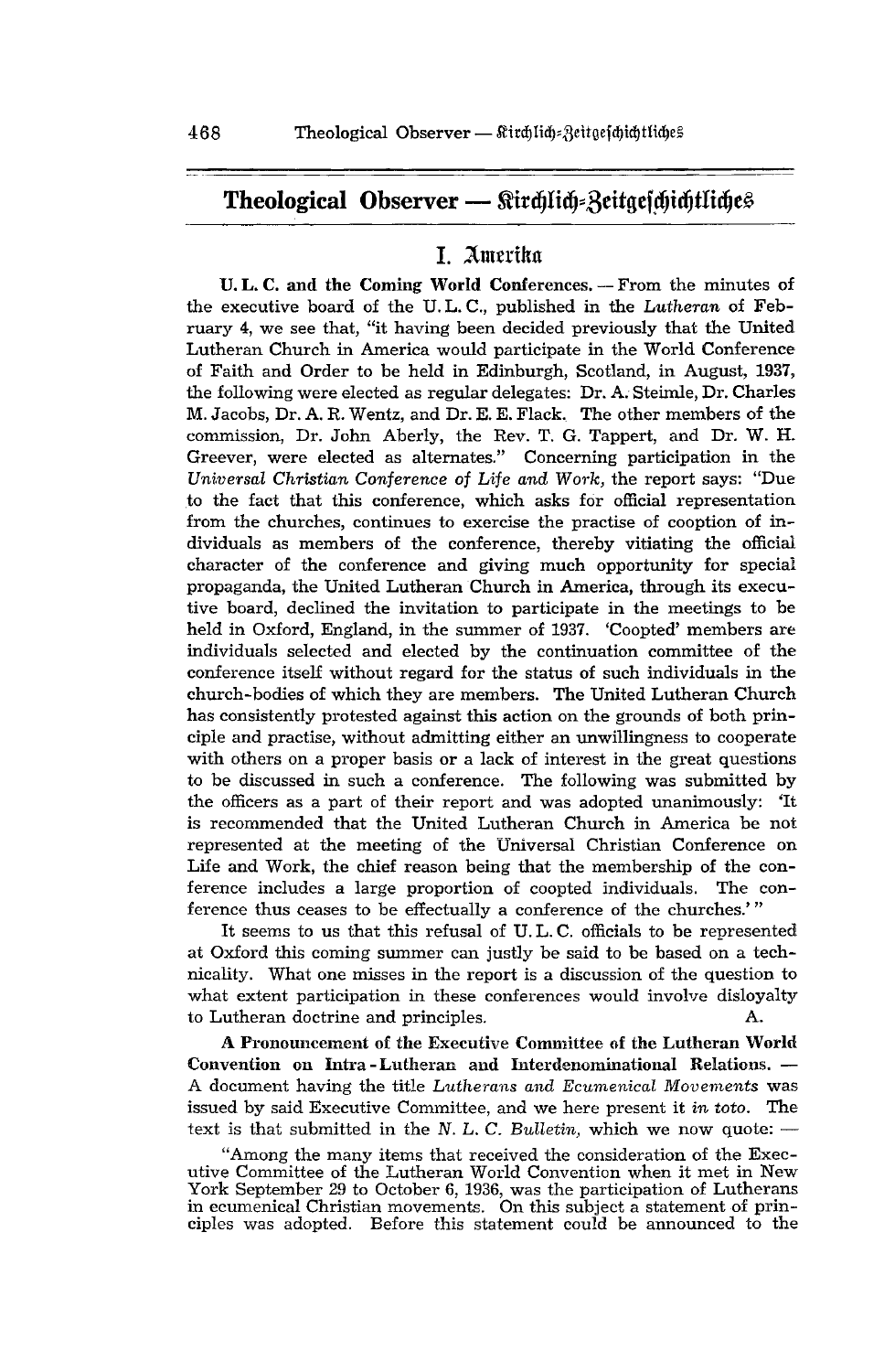churches it had to be sent to Europe and submitted to representatives of the churches in the Scandinavian lands. This has now been done, official translations have been made, and the Executive Committee herewith presents its conclusions to the churches. It is believed that this message and these recommendations on ecumenical relationships will be found to acthese recommendations on ecumenical relationships will be found to ac- cord with the Scriptures, and it is hoped that they will afford guidance to the various Lutheran churches and will help them to resolve perplexities and bring clarity into a confusing situation. The statement  $follows:$ 

#### "The Present Trend to Ecumenicity

"1. Ours is a day of enlarging relationships. The recent advances of the physical sciences and changed conditions in the economic, the educational, and the political realms have brought about a number of ecu- menical movements. Organizations and fellowships hitherto largely limited in scope are galvanizing themselves into world-wide proportions.

"2. Religious bodies that have always laid claim to ecumenical character are pressing those claims today with new vigor. Prominent among these are Roman Catholicism and Anglicanism. New organizations are coming into being and are aggressively striving for ecumenical expression. In many quarters it is held that wholesale disaster to the Christian Church can be averted only by closer integration of the Christian forces of the world. So there have come to be a number of cooperative across national boundaries. Such are the World's Conference on Faith and Order, the Universal Christian Conference on Life and Work, the World Alliance for Promoting International Friendship through the Churches, the International Missionary Council, and the World Student Christian Federation.

"3. With reference to participation in these ecumenical movements and others of more local scope our people are perplexed. With reference our Lutheran churches are waiting for light and leading. The Lutheran World Convention has several times discussed these and related questions and has occasionally made pronouncements on certain aspects of the problems involved. Today the ripeness of the times and the urgency of the situation seem to call for a comprehensive statement that may serve to guide the churches adhering to the Convention. The Executive Committee therefore presents the following message and recommendations:-

#### "A. The Ecumenical Character of Lutheranism

"Amid the many claims upon Lutheran churches to participate in general ecumenical movements or to relate themselves to special Christian groups, it may be useful to point out the ecumenical character of Lutheranism itself. Even apart from the large number and the geographical distribution of its adherents, the very genius of Lutheranism is essentially ecumenical. It has always been so.

"The heart of Lutheranism comes from the heart of the Bible and has its home in the heart of human personality. Based upon the prophetic and apostolic Scriptures and growing out of the elemental human ex- perience of personal faith, the Lutheran interpretation of the Gospel is not bound to incidentals, such as polity or liturgy or type of piety. With the God-man as its center and the universal priesthood of believers as the God-man as its center and the universal priesthood of believers as its radius, it covers the whole range of the human family and can never be the exclusive possession of any particular race, nation, or temperament. Because Lutherans hold that the only marks of the true Church are the Word and the Sacraments, they believe that there has been a true Christian Church through all time and that 'one holy Church will con- tinue forever' (Augsburg Confession, Art. VII). Because they lay no emphasis upon such local and temporal forms as organization, human traditions, rites and ceremonies, but teach that for 'the true unity of the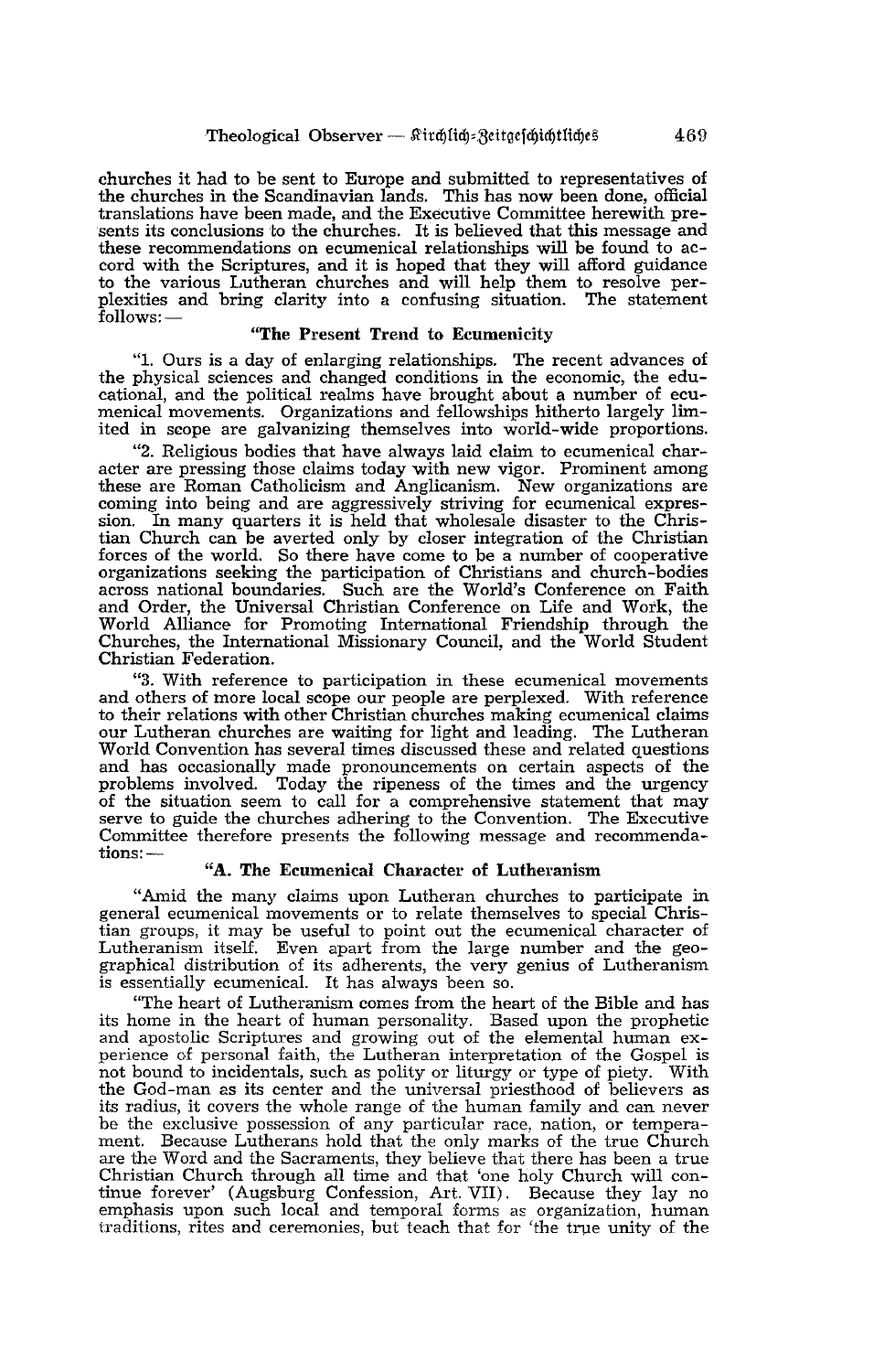Church it is enough to agree concerning the doctrine of the Gospel and the administration of the Sacraments' (A. C., VII), they are ready to rec- ognize true Christians under whatever name or organization they may be found. The universal appeal of the Lutheran interpretation of the Gospel, the elemental quality of the Lutheran understanding of faith, and the catholic breadth of the Lutheran doctrine of the Church impart to Lutheranism an ecumenical quality that must be remembered in these days of emphasis upon externals. In the truest sense Lutheranism is itself an ecumenical movement.

#### "B. The Need for Lutheran Solidarity

"1. This fundamentally ecumenical character of Lutheranism should receive more concrete expression than has yet been done. This concrete expression is not a matter of principle, but only of expediency in view of the present religious situation in the world. The times seem to demand that the inner unity already existing among the Lutherans of the world be cultivated and mobilized in Lutheran world solidarity.

"2. The purpose of this outward expression of Lutheran fellowship is not ostentation, not the display of size or so-called achievements. Nor is it a political purpose, because Lutherans expressly renounce all secular motives and repudiate all intention of invading the proper sphere of the State. It is not in obeisance to an idealistic internationalism. Nor is it to form a super-Church; for that might hamper the individual churches in their work. The purpose in seeking to develop Lutheran solidarity is mon with all Christendom, to unite our forces in support of our Lutheran<br>brethren who even now are suffering for their faith, and to secure cooperation of Lutherans everywhere in entering the new doors and traversing the new paths that God has recently opened to the progress of the evangelical spirit. The purpose is to help one another in preserving, and sharing with all nations, the treasures we possess in the Gospel of our Lord, whom we know to be the Redeemer of the world from sin.

"3. This purpose is to be achieved-

"(a) By prosecuting vigorously all the objectives of the Lutheran WorId Convention as expressed in the resolutions adopted by its general gatherings;

"(b) By cultivating a Lutheran consciousness in individual Lutherans and in Lutheran church-bodies;

"(c) By furthering Lutheran unity within the several lands where Lutheran forces are not at present united;

"(d) By forming a practical *entente,* or alliance, among all the Lutheran church-bodies in the world; and

"(e) By harmonious voice and united action with reference to present-day ecumenical movements and general cooperative organizations among Christians, approving what appears to Lutherans to be evangelical in those movements and organizations and repudiating what appears to us to be unevangelical.

"4. In thus expressing the world solidarity of Lutheranism, it will be constantly incumbent upon the Lutheran churches of the world to bear unequivocal witness to the truth of the Gospel as they understand it.<br>This will involve several relationships of these churches:—

"(a) Their relation to their common Lutheran heritage in the Word of God;

"(b) Their relation to one another as Lutheran churches; and

"(c) Their relation to Christian churches claiming ecumenical charganizations that aim at the solution of present-day problems of larger scope.

470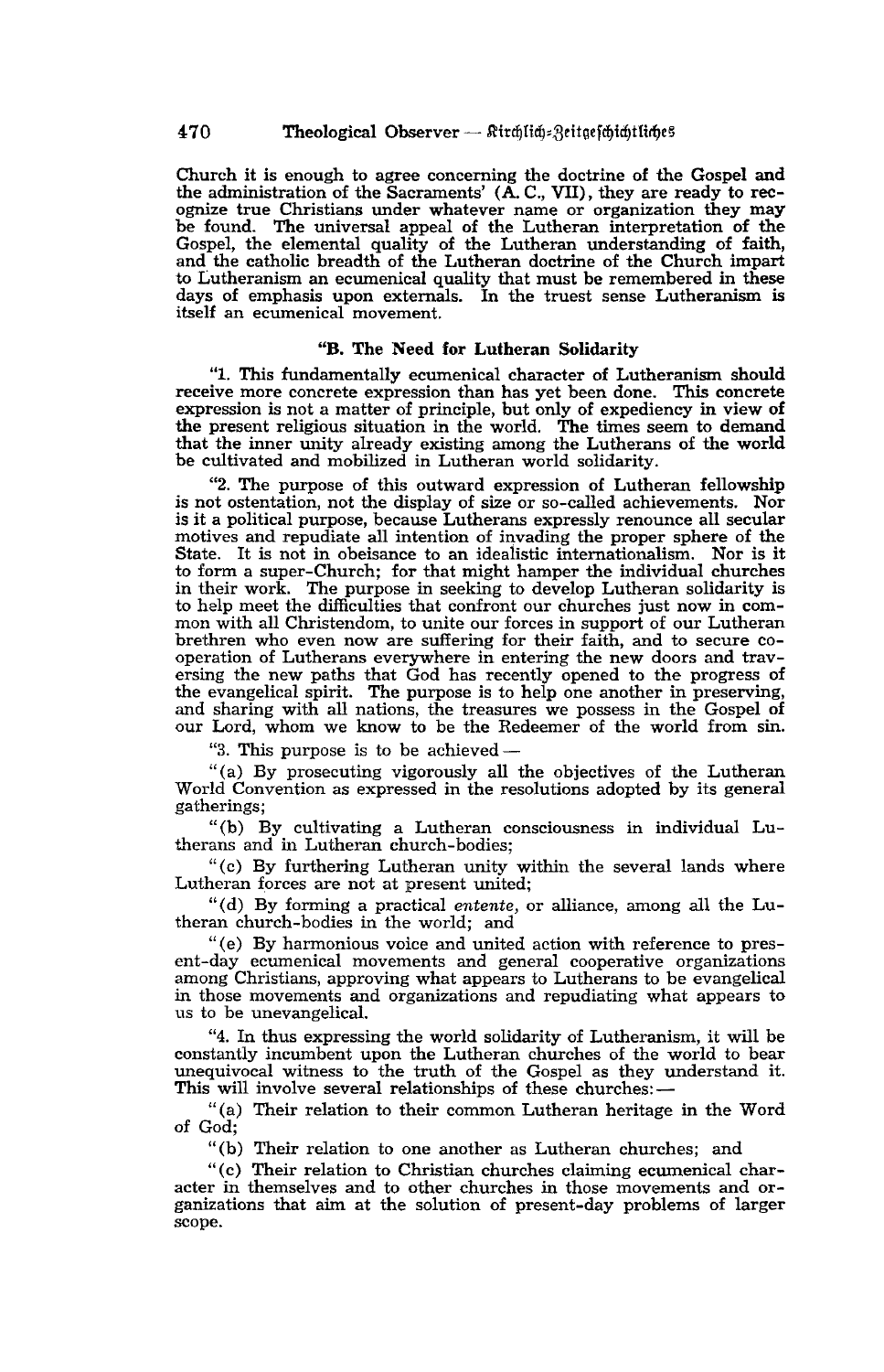#### "C. Recommendations

"The Executive Committee of the Lutheran World Convention therefore makes the following recommendations:-

#### *"I. Concerning Evangelical Consciousness*

"I. That the Lutheran World Convention take all possible measures to deepen the evangelical consciousness of the Lutheran churches of the world, to intensify their devotion to the person of our Lord Jesus Christ, and to stimulate their fidelity to His revealed Word.

"2. That the Lutheran World Convention urge each of the Lutheran churches of the world to take warning from the present religious situation and to multiply its efforts to cultivate the Lutheran consciousness of its members and their faithfulness to the Gospel of our Lord.

"3. That the Lutheran World Convention warn the Lutheran churches atheism, secularism, syncretism, sectarianism, and politico-ecclesiasticism.

#### *"II. Concerning Lutheran World Solidarity*

"1. That the Lutheran World Convention take all possible measures to cultivate among the Lutheran churches of the world a sense of com- mon interest and to fashion among them the implements necessary for Lutheran solidarity.

"2. That the Lutheran World Convention urge each of the Lutheran churches of the world to cultivate in its members a sense of common interest, above all with the Lutherans of the whole world.

"3. That the Lutheran World Convention with its volume of service to World Lutheranism present itself as the agent for such world-wide cooperation among Lutherans as the churches of the several lands may desire to employ in these efforts to cultivate their evangelical conscious- ness and their sense of Lutheran solidarity.

"4. That the Lutheran World Convention urge the Lutheran churches of the world in their relations with other churches and general ecumen- ical movements or organizations carefully to maintain existing unities among those who hold the Lutheran interpretation of the Christian faith and not to jeopardize the solidarity of ecumenical Lutheranism.

#### *"III. Concerning Ecclesiastical Relationships*

"1. That, recognizing that there are true Christians in every Church of whatever name, the Lutheran churches of the world should approach the question of their relationship with general movements in the spirit of catholicity and without hostility or prejudice. While they should make of catholicity and without hostility or prejudice. While they should make no effort to gloss genuine difference, they should nevertheless proceed in the sincere and humble desire to render service and cooperate in works of Christian love.

"2. That the Lutheran churches of the world should proceed with united front in their relations with ecumenical Christian movements, general cooperative organizations, or Christian churches claiming universality. They should agree among themselves as to their united participation or non-participation.

"3. That participation of Lutheran churches in cooperative move- ments or general organizations among the Protestant churches of the world can be effected only when the following principles are observed:-

"(a) The cooperative movement or general organization guarantees to every participating Church the right to declare unequivocally what it believes concerning Christ and His Gospel and to testify definitely and frankly against error; and the cooperative movement or general organization guarantees that such testimony will receive courteous and respectful hearing.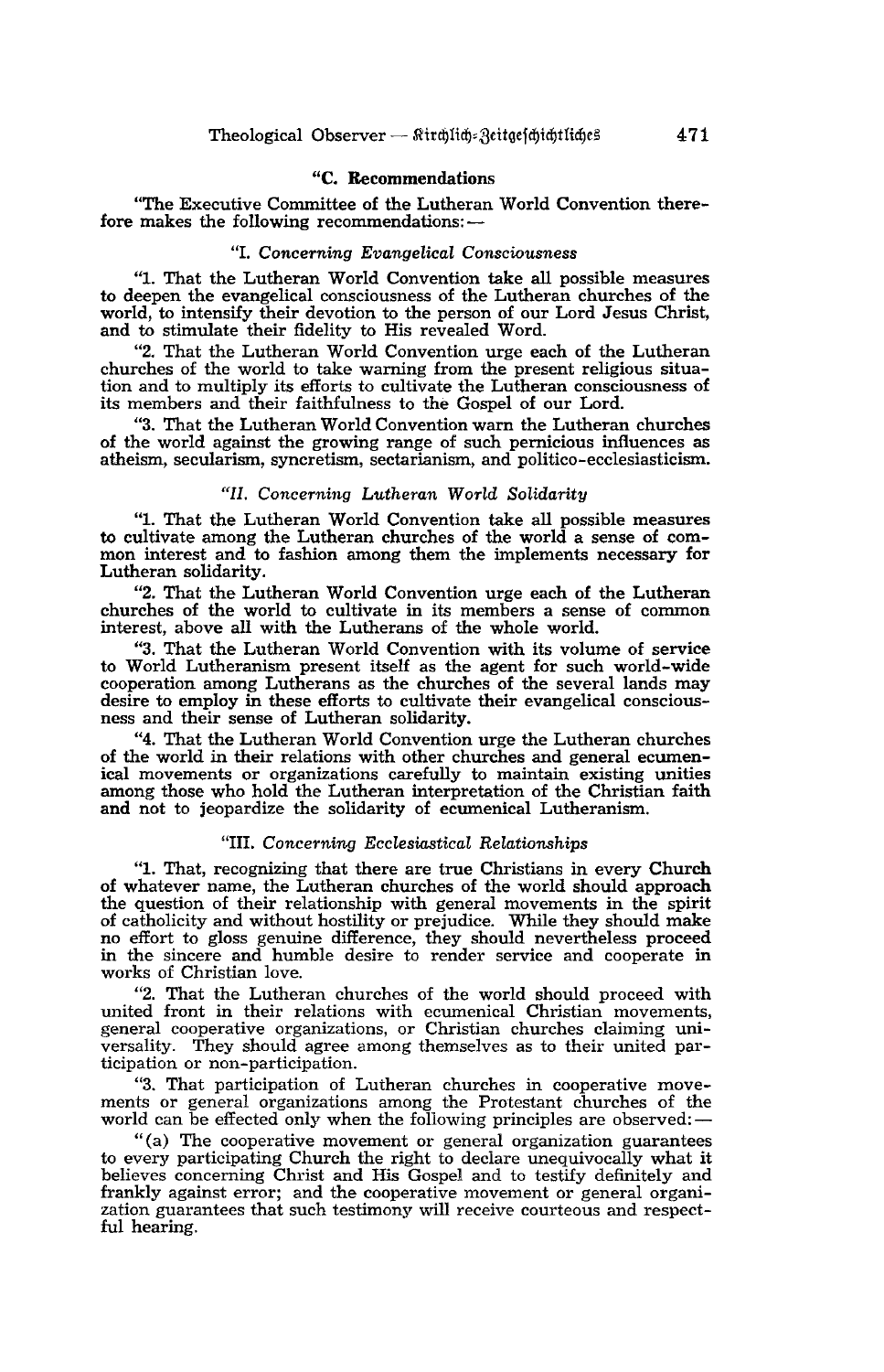"(b) The cooperative movement or general organization specifically declares that the participating churches are not bound by the actions of the entire group nor are responsible for the opinions of the entire group, but only such actions and opinions as the individual church-bodies themselves may enact or adopt.

"(c) The cooperative movement or general organization in all of its assemblies, conferences, and parts is constituted of official representatives of church-bodies.

"(d) The cooperative movement or general organization cherishes only such purposes as lie within the proper sphere of church activity. It recognizes that the proper functions of the Church are the preaching of the Word, the administration of the Sacraments, and the performance of the works of Christian love. The true function of the Church does not include the use of the church organization as an agency for securing the enactment or enforcement of law nor the application of other methods of external force.

"(e) The cooperative movement or general organization recognizes the following doctrines and principles, derived from the Holy Scriptures, to be fundamental to the Christian message: $-$ 

"(1) The fatherhood of God, revealed in His Son Jesus Christ, and the sonship bestowed by God, through Christ, upon all who believe in Him.

"(2) The true godhead of Jesus Christ and His redemption of the world by His life and death and resurrection; and His living presence in His Church.

"(3) The continued activity of God the Holy Spirit among men, calling them into the fellowship of Jesus Christ and enlightening and sanc- tifying them through the gifts of His grace.

"(4) The supreme importance of the Word of God and the Sacraments of Baptism and the Lord's Supper as the means through which the Holy Spirit testifies of Christ and thus creates and strengthens faith. (In common with the whole Evangelical Lutheran Church we confess the mystery of the Real Presence in the Sacrament of the Lord's Supper, and we invite all Christians to a renewed study of the teachings of the Holy Scriptures concerning this Sacrament and the Sacrament of Holy Baptism.)

"(5) The authority of the prophetic and apostolic Scriptures of the Old and New Testaments as the only rule and standard by which all doctrines and teachers are to be judged.

"( 6) The reality and universality of sin and the inability of men, because of sin, to attain righteousness or earn salvation through their own character or works.

"(7) The love and the righteousness of God, who for Christ's sake bestows forgiveness and righteousness upon all who believe in Christ.

"(8) The present existence upon earth of the kingdom of God, founded by His Son Jesus Christ, not as an external organization, but as a spiritual reality and an object of faith.

"(9) The hope of Christ's second coming to be the Judge of the living and the dead and to complete the kingdom of God.

"4. That the Lutheran World Convention urge the Lutheran churches of the world to maintain a united front in combating militant ecclesiasticism wherever it seeks to invade evangelical ranks or with politicoecclesiastical measures to oppress evangelical minorities, and that the Lutheran World Convention authorize and implement a special agency to have charge of this matter."

This is a long statement, but it is undeniable that it is important, constituting an earnest attempt to lay down correct principles to guide Lutherans in their attitudes toward each other and toward other denominations. We are here stating our first reaction. The document, while commendable in many particulars, has its weaknesses and faults. For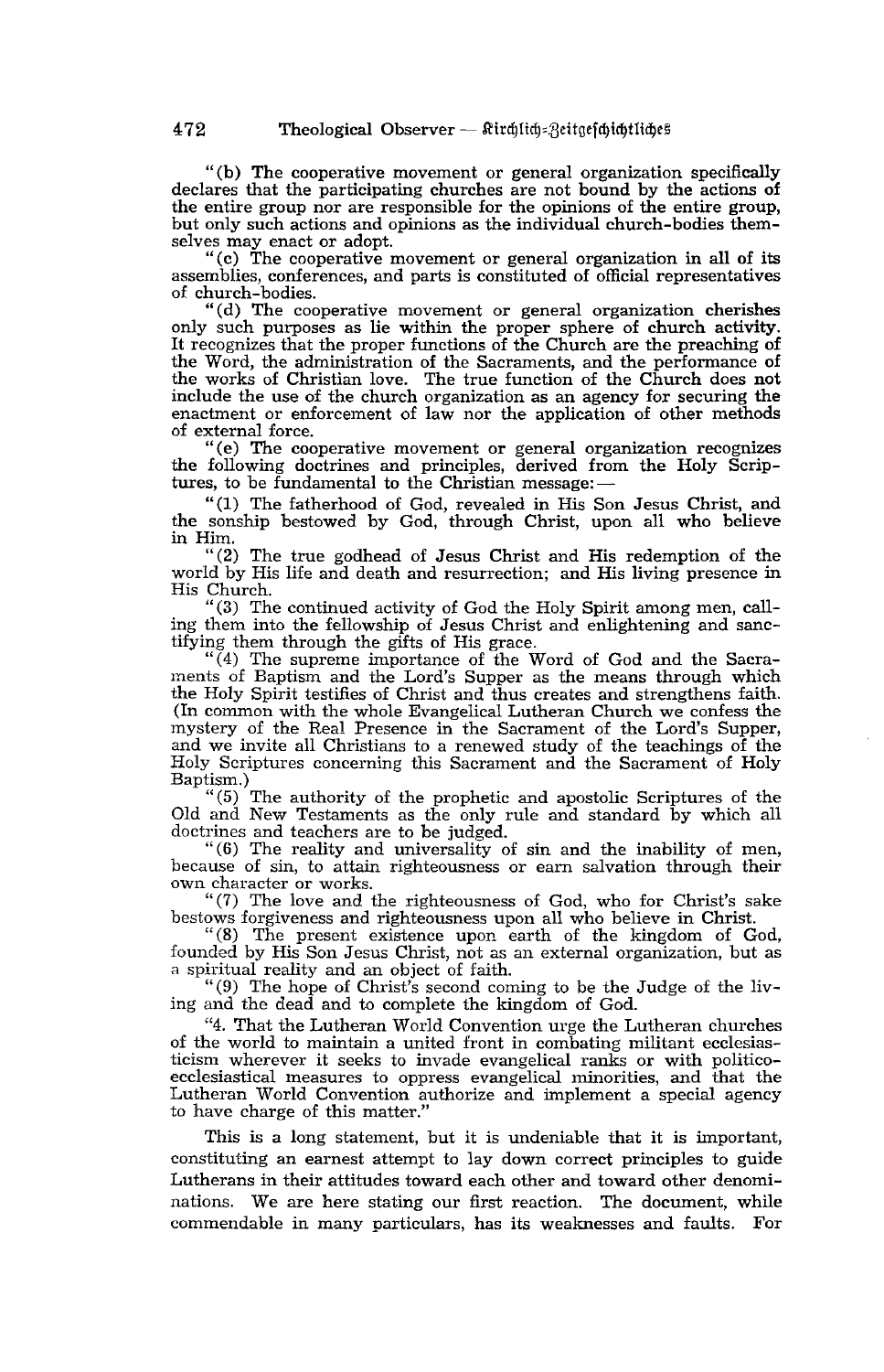one thing, the authors do not differentiate sufficiently between a nominal and a real Lutheranism. By implication something is said on this point, but there should have been incorporated a more vigorous and direct reference to it. With respect to contact with other Christian bodies, the authors insist, as a condition of cooperation, on acceptance of certain doctrines and principles which indeed are important, but which, on the one hand, are too comprehensive for determining whether or not a given church-body should be regarded as Christian and which, on the other hand, are not comprehensive enough for the establishment of churchfellowship. It seems to us there is a chasm here which the authors have failed to bridge. They recognize that "there are true Christians in every Church of whatever name," and still they limit the circle of those churchbodies with which they are willing to cooperate to those that accept the nine doctrines and principles given under III, 3, e. We ask, By what are they guided in deciding with whom to cooperate? Must the respective church-body merely be one that can be called a Christian Church, or must it be Christian and orthodox, or must it be Christian and in the greater part of its doctrines orthodox? One gets the impression that the authors have unwittingly slipped from a discussion of the question of outward cooperation into that of church-fellowship. Furthermore, a person naturally asks, What is meant by the expression (111,1) "to render service and cooperate in works of Christian love"? Have the authors in mind outward cooperation (as we just surmised), for instance, Lutheran representation on a governmental commission for Army and Navy chaplaincies and participation in a campaign for famine relief in China, or do they think of joint religious endeavors, such as the evangelization of China or Afghanistan would be? If cooperation in externals is thought of, why the insistence on the above-mentioned nine points of doctrines and principles? Let us hope that, as a discussion of this statement of the Executive Committee will be carried on, these and other matters will receive clarification and, where necessary, correction. A.

Free Conference on Theological Trends. - Wartburg Theological Seminary, Dubuque, Iowa, the Western School of Prophets of the American Lutheran Church, is planning the establishment of an intersynodical Luther Academy for the second half of July, 1937. This is envisaged as a sort of free educational conference on a higher level, open to any one who cares to participate. Its object is to bring leading men of our Church into closer contact with one another and also to enable our pastors to become more conversant with the theological, social, and generally current questions of the day. That both are necessary if our Lutheran Church is to recognize and discharge the function which it has for our land and people hardly needs further comment. The conference is to meet for ten days (July 19-29), and on the basis of well-prepared lectures by leading men in their lines is to discuss important questions in the field of theology and the practical work of the Church in this day and age. The full name given to the enterprise is Luther Academy for Religion and Life, a name suggested by the *Lutherakademie* of Sondershausen, Germany, a similar undertaking, which has produced most valuable results for mutual recognition and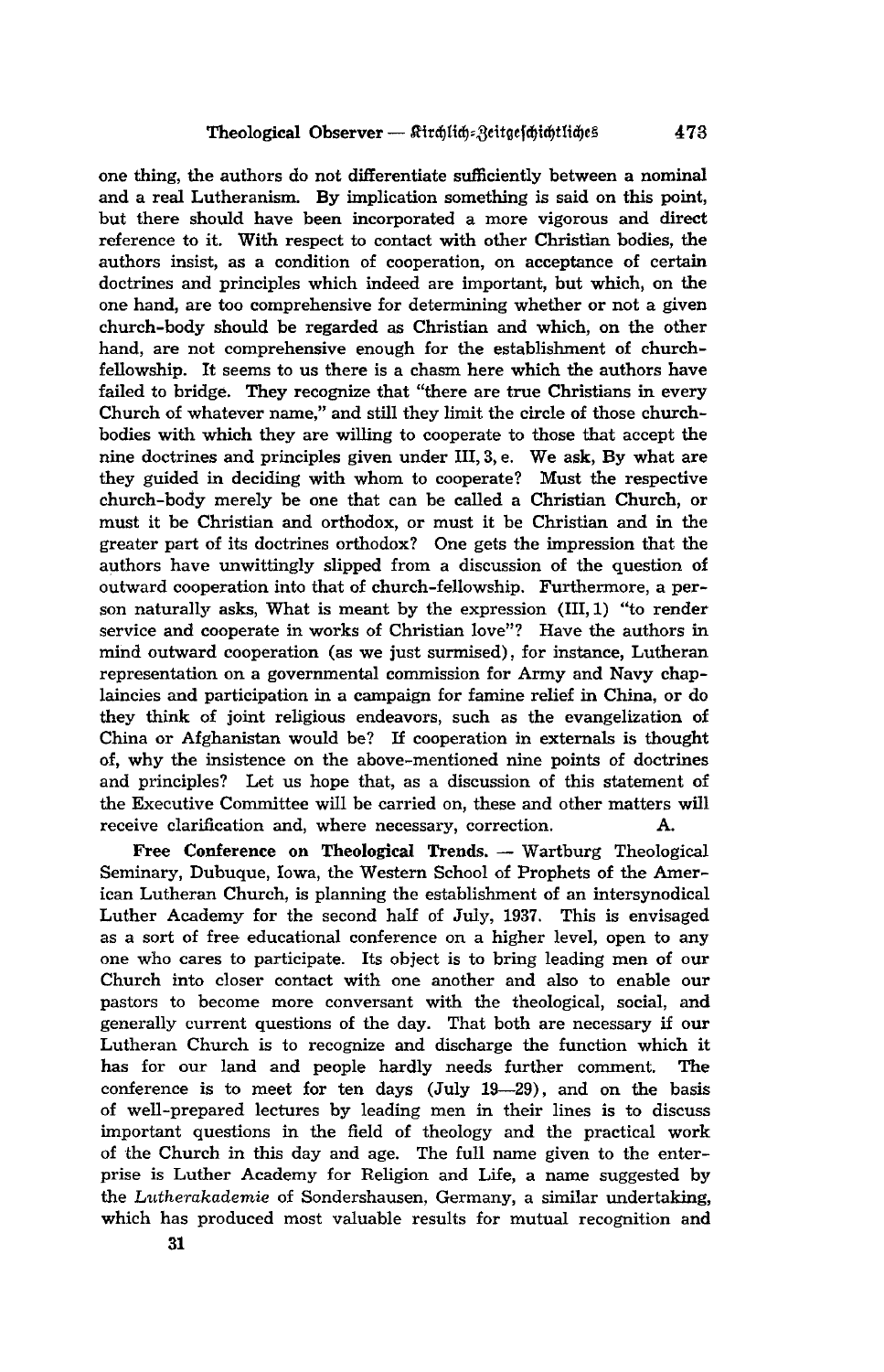understanding of Lutherans over there. If it meets with the necessary support, it will be continued from year to year. The cost will be nominal, just enough to cover expenses. A letter or postal card to Dr. Emil Rausch, President, Wartburg Seminary, Dubuque, Iowa, will bring more detailed information.

The above report is taken over from the *National Lutheran Council Bulletin.* We have received the personal assurance that this Luther Academy will be conducted strictly as a free conference and that participation in it will not involve unionism. The lecturers are Drs. Hult, Reu, Mellby, Gullixson, Schaefer, all of whom are Lutherans, and one man from the University of Chicago, Dr. John T. McNeill. A.

Brief Items. - The year 1936 marked the jubilee of the Bethel Mission. It was founded in Berlin fifty years ago in connection with the acquisition of German colonies in Africa. In its fields the Bethel Mission has eighteen chief stations and 169 outstations, 10 native pastors, 339 men and 59 women helpers, and 17,945 Christians. In the 174 village schools and two intermediate schools for boys and two for girls there are 8,501 pupils. In the Bukoba field the mission is experiencing a remarkable revival among the heathen. New groups constantly offer themselves for Baptism, and the capacities of the few missionaries are strained to the utmost. *(The Presbyterian.)* — The Archbishop of Canterbury, so a correspondent of the *Living Church* writes from London, is being bitterly attacked by several British newspapers on account of what he said when King Edward abdicated and on account of his "recall to religion." We are told, however, that the public, generally speaking, is inclined to support the archbishop and that his "recall to religion" is bearing good fruit. In the question-box column of the *Christian Century,* where in a recent issue the matter of Christian union and the Episcopalian insistence on acceptance of the historic episcopate as a condition of union were discussed, the editor says: "Little progress will be made toward the conversion of the free churches to the acceptance of the historic episcopate, particularly when the validity of Anglican orders is denied by the Roman Church." What a dark day it would be for Christianity if the church-bodies professing it all agreed to accept this condition of the Protestant Episcopal Church and of Rome as one laid down by Christ, the Head of the Church!  $-$  One of our exchanges reports: For half a century the North Africa Mission has maintained a healing and preaching center in Tripoli, the only evangelical witness in the whole of Libya. Complying with government requirement, the purpose of the mission was described as "explaining the way of salvation through the Lord Jesus Christ in obedience to His commands and also endeavoring to show the love of God in our medical consultations." A government ordinance authorized the mission on three conditions: (a) No religious propaganda; (b) nurses to have Italian diplomas; (c) promises to conform to hygiene inspector's regulations. The missionary doctor was unaware of this ordinance until it was read to him at the police station on October 13, last, and then, charged with not observing its terms, a second ordinance, dated October 1, was handed to him, and this ordered the closing of the mission. -- The magazine This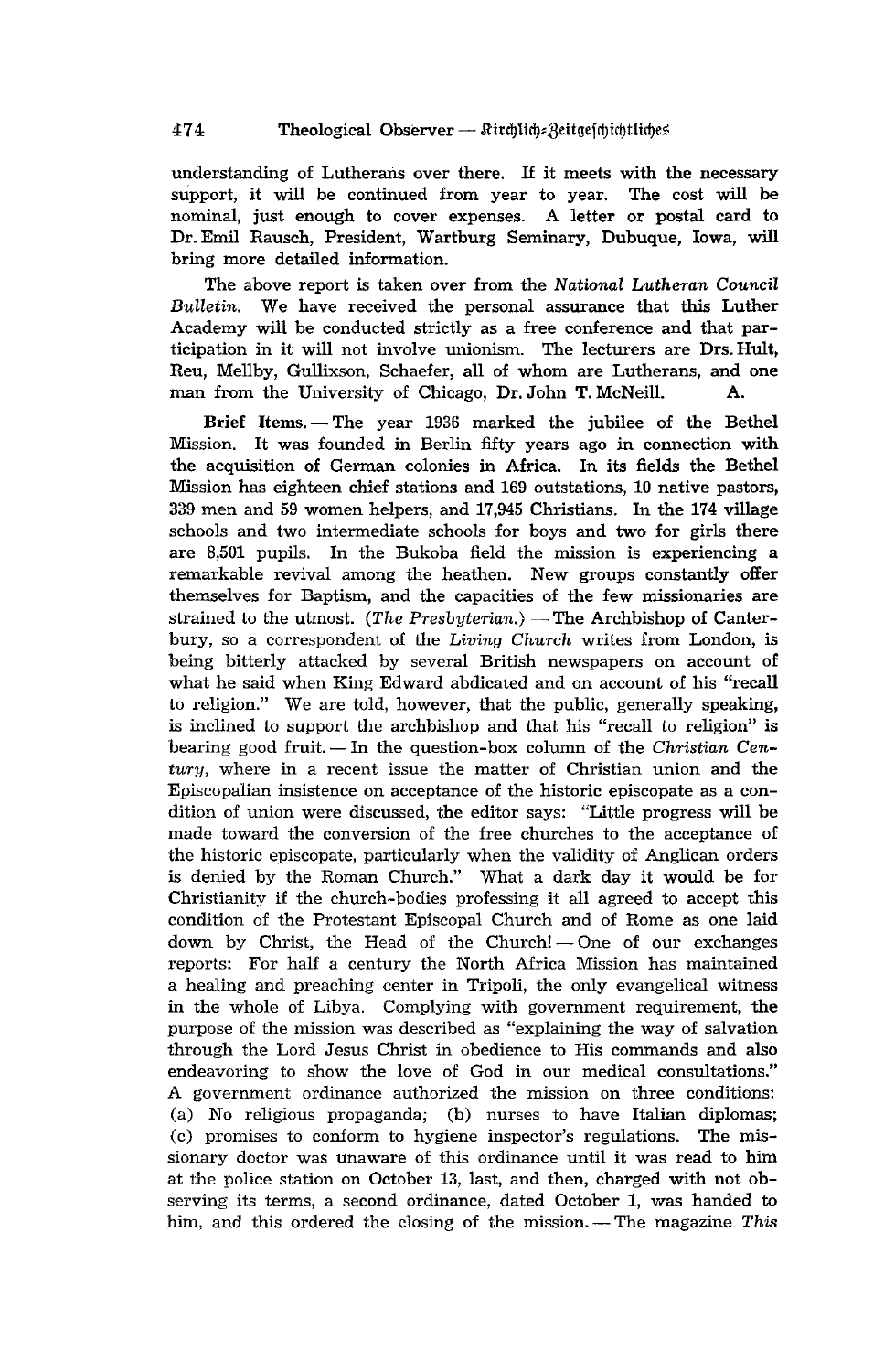*Week* is quoted as stating that America's current annual crime bill is fifteen billion dollars. Stated simply, that amounts to \$120 a year or \$10 a month for every man, woman, and child in the United States. Every year our prison population increases by 25,000 inmates. Felonies now number 5,000 a day, or more than 1,500,000 annually. The Federal Government records 5,000,000 persons in its criminal files and estimates that 500,000 professional criminals are at large. According to one authority, 135,000 murderers are at large, or more than all the policemen in the land. *(The Presbyterian.)* - A person can hardly trust his eyes when he sees in recent reports from New York City that the Protestant membership in that metropolis is merely 454,045, which means less than 7 per cent. of the population, and that the Sunday-school enrolment is merely 194,428, which makes it a little more than 2 per cent. What a mission-field! - In the American Lutheran Church the golden jubilee of the New Guinea Mission at Madang was observed last March. The Rhenish Society founded this mission, and during the World War its management and maintenance were assumed by the Australian Lutheran Church and the Iowa Synod. In 1932 the field was taken over definitely by the American Lutheran Church. The mission numbers 9 stations and  $16,000$  members. - The shah of Iran has given his strong support to the unveiling of women. The queen and court appear in public unveiled; all the more educated women have followed their example. Cinemas, shops, and public places are barred to veiled women. *(The Presbyterian.)* — We learn from the religious press that in Indiana a Baptist minister, Rev. Verdi Allen, pastor of the Beech Grove Baptist Church of Indianapolis, is valiantly testifying against the false teachings of evolution and the attempt to teach this theory to pupils in the public schools of the State. It is reported that he found evidence that pupils in the eighth grade of some school in Indianapolis were taught Darwinism. He discovered furthermore that the infamous book of Van Loon in which the animal ancestry of man is taught as a fact had been put on the State's list of reference books. First there was some talk of a debate, before a scientific jury, between Van Loon and Pastor Allen; but the former has now, as reported, definitely refused to engage in such a debate. - Who are the Uniats? One sees the term occasionally, and hence we herewith submit a definition which appeared in the *Living Church:* "The Uniats are Christians of various Eastern rites who have at one time or another split off from the Eastern orthodox communion and accepted the papal obedience, retaining many of their own rites and ceremonies," Dwelling on the Roumanian Uniats, this paper, quoting *America* (Catholic), informs us that these people are permitted to celebrate mass in their own language. Rome has here adapted itself to the exigencies of a particular situation. - In Roumania a strange anti-Semitic fanaticism is said to be manifesting itself. The leader of the movement is Cornelius Z. Codreanu. Opposing Communism as well as the Jews and their influence, this man and his followers are described as being brutally intolerant, not stopping at torture and murder in carrying out the dictates of their misguided, unbridled religious ardor. If the report before us is correct, then this movement wants to ''purge public life, exterminate corruption and cor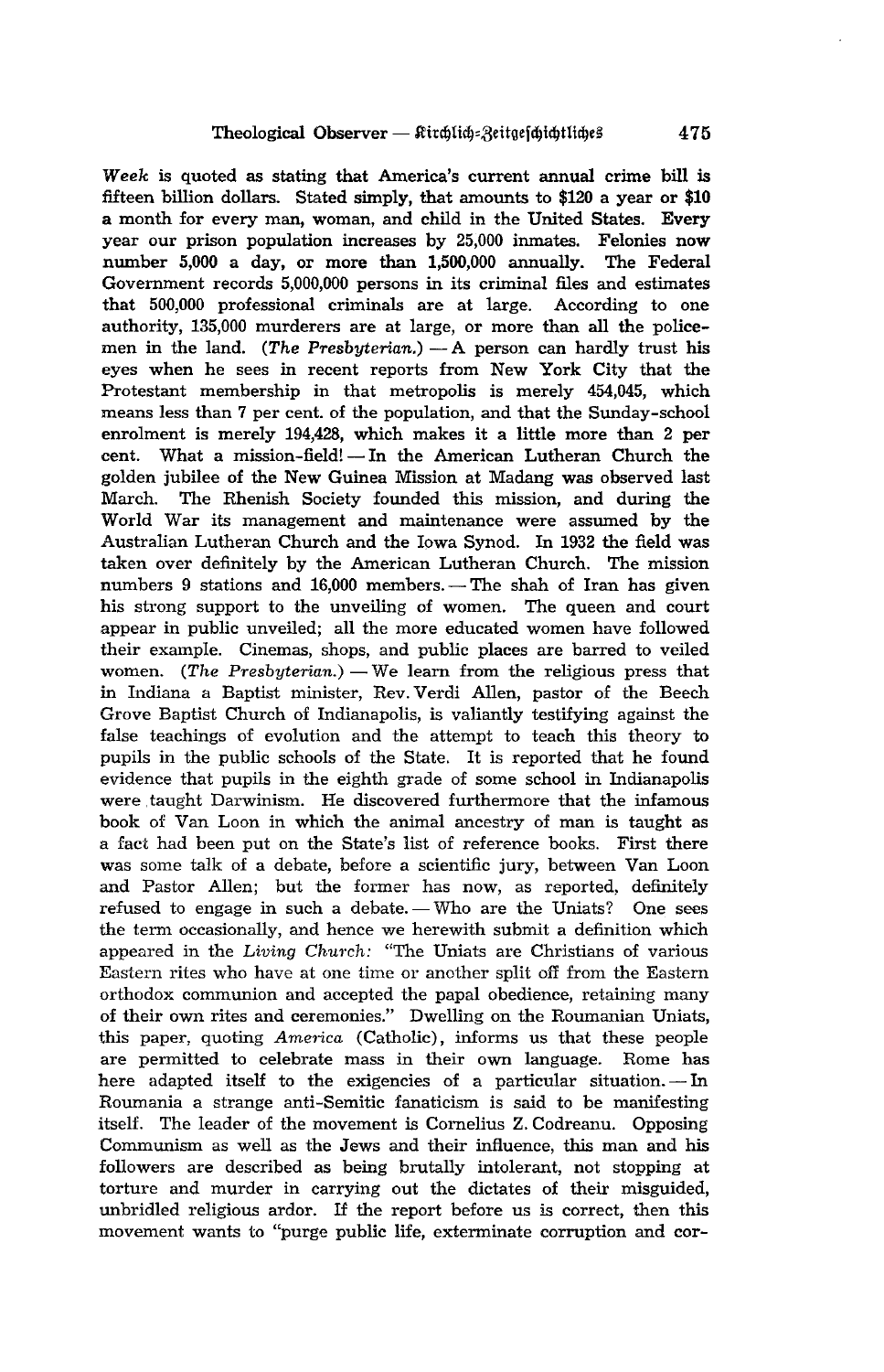rupters, and reorganize social life on a new basis. - Seabury-Western Theological Seminary, a Protestant Episcopal school located at Evanston, Ill., "now requires students to obtain their bachelor's degree in arts or science before beginning the study of theology. Students without a bachelor's degree from an approved college are accepted as special students only and cannot become candidates for the bachelor-of-divinty degree." - The total Moslem population of India, 77,500,000, exceeds the combined Moslem populations of Arabia, Persia, Turkey, Egypt, Syria, Indian Moslems have sent missionaries to Europe, and Palestine. Africa, and America and support mosques in Berlin, London, Australia, Brazil, and Trinidad. (The Presbyterian.) А.

## II. Ausland

Eine, heilige, chriftliche Kirche. In einer "liturgischen Glosse" unter bem Titel Una Sancta? behandelt D. Fr. Braun=München die Tatsache, daß in den Worten des dritten Artikels "eine, heilige, chriftliche Kirche" das e in e als Zahlwort und nicht als unbestimmter Artitel gemeint ist. Bei= läufig wirft aber seine Diskuffion auch Licht auf das Wort "christliche", das das lateinische Wort catholicam wiedergibt. Hochkirchliche Kreife in pros testantischen Gemeinschaften haben je und je für "christliche" auch im Deut= fchen oder Englischen "katholische" oder "catholic" rezitiert, und eine neue hochkirchliche Richtung wirbt gegenwärtig geradezu um dies Wort als bes fonders passend für unsere Zeit. Aber das Wort "chriftliche" ist hier durch= aus paffend, und fchon bor Luther, wie D. Braun zeigt, war diefes Wort im dritten Artikel im Gebrauch. D. Braun schreibt in seinem Artikel, der in der "A. E. L. K." erschienen ist: "Nur zwei Beispiele monumentaler Art seien Jeder der überlebensgroßen Apostelgestalten, die dem Lefer vorgeführt. zwischen 1459 und 1487 über den Arkadenpfeilern des Mittelschiffs der Frauenkirche zu Memmingen auf die Sargwand gemalt find, ist in hoch= geschwungenem Schriftband das nach der mittelalterlichen Zwölfteilung des Kredo zukommende Bekenntnisftück beigegeben. Man lieft zu Häupten des Matthäus und des Bartholomäus: "Ich gloub in hailgen gaist — die cristan= lichen hailgen kirchen gemeinschatot der hailgen. In der Vorhalle von St. Zeno vor Bad Reichenhall find in die Seitenwände im Jahre 1521 zwei prächtige Tafeln aus rotem Marmor eingelassen, auf denen der ganze Kates chismus der mittelalterlichen Kirche, wie ihn nach seinem wesentlichen Stoff Luther übernommen hat: Dekalog, Kredo, Baterunfer ufw., dem Kirchenbolk bergegentvärtigt ift. Hier ift die Formel: "Ich gelaub in den heiligen Geist Dh hehlig chriftenlich firchen gemainschafft der hehligen.' — Nebenbei wird der Lefer, dem der lateinifche Wortlaut des dritten Artifels "Credo in Spiritum Sanctum, sanctam ecclesiam catholicam' ujtv. gegenwärtig ift, bie Wahrnehmung sich nicht entgehen lassen, daß in den mitgeteilten Beispielen (es gilt bies bon allen oben erwähnten) das catholicam berfchwindet, daß also Luther einer alten überlieferung folgte und nicht eine "Fälschung' des Apo= stolikums, bzw. des Nizänums, sich herausgenommen hat, wie ein Kontro= berfift des 18. Jahrhunderts (bgl. Schelhorn, Briefw., S. 340) ihm borwarf, wenn er, hier mit der oberdeutfchen Tradition einiggehend, den ihm ge= läufigen Wortlaut in den Kleinen, bzw. Großen Katechismus einstellte." Die Bezeichnung "chriftliche" im dritten Artikel ist deshalb heute so zeit=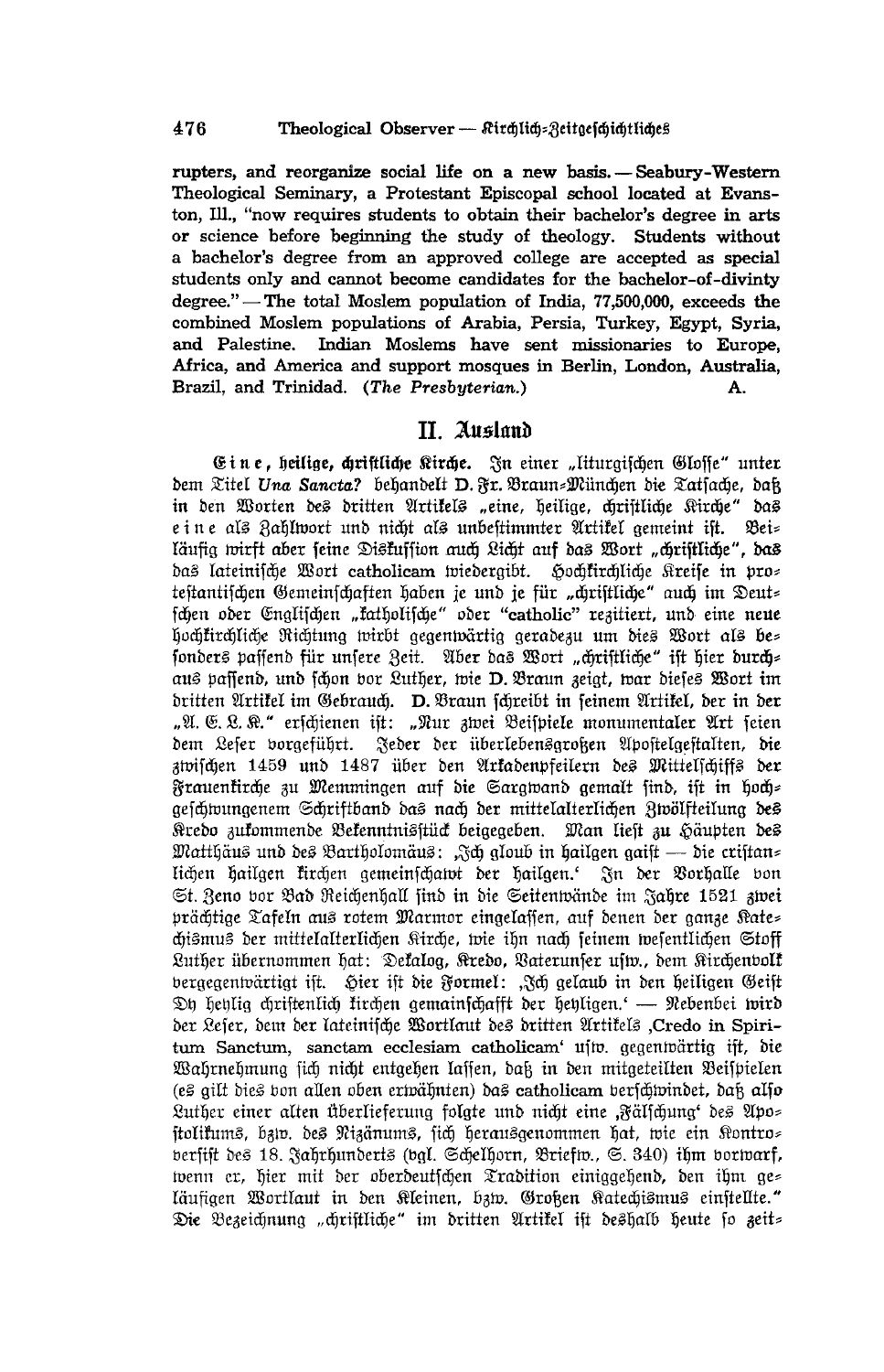gemäß, weil sie unserer veräußerlichten Zeit die große Wahrheit ins Ge= dächtnis zurückruft, daß die wirklich allgemeine oder katholische Kirche, die communio sanctorum, nur aus solchen besteht, die im wahren Sinn chriftlich, i.e., an Christum aläubia, sind. Das Ideal, das unserer Reit gewöhnlich vorschwebt, ist das einer großen, allgemeinen, sichtbaren Kirche, eine irdische, äußerliche Organisation, also das Ideal Roms. F. T. M.

Bur Lage in Deutschland. Etwas Einblick in die Zustände drüben liefert ein Artikel des Herausgebers der "A. E. L. R.", Pfarrer D. W. Laibles, den wir wegen der Wichtigkeit der Entscheidungen, die zu treffen sind, hier voll= ständig abdrucken. Der Titel des Artikels ist "Eine Stunde der Kirche".

"Der Erlak des Reichskanzlers zur Wahl einer neuen Generalsunode ift weithin mit Dank und Genugtuung aufgenommen worden. Er bekundet den festen Willen des Führers, daß er Frieden in der Kirche sehen will; und da dies auf dem bisherigen Weg nicht gelungen ist, soll eine Neu= ordnung geschaffen werden, zunächst durch die freie Wahl einer General= innode. "Die Kirche soll in voller Freiheit nach eigener Bestimmung des Kirchenvolks sich felbst die neue Verfassung und damit eine neue Ordnung geben.' "Die Kirche in voller Freiheit", damit ift deutlich gesagt, daß der Staat sich jeder Einmischung in den Neuaufbau der Kirche enthalten will, entsprechend dem Wesen des neuen Staates, der, wie der "Völkische Be= obachter' ausführt, ein "Reich von dieser Welt' sein will und "die Glaubens= freiheit jedes einzelnen unangetastet läßt.' Die Generalsunode soll einen Zustand herbeiführen, ,der die Frage des Bekenntnisses von jeder auch nur scheinbaren Verquickung mit dem Staate löst und ganz offensichtlich zu dem macht, was sie für die Nationalsozialisten immer war, zu einer privaten Angelegenheit'. So der beachtliche Kommentar zu dem Kanzlererlaß im "Völkischen Beobachter". "Die Kirche hat das Wort", so schließt der Kom= mentar.

"Wie wird sie das Wort nehmen? Sie steht vor Entscheidungen, wie fie nie gestanden hat feit den Tagen der Reformation. Es ist nicht mehr die Zeit zu kleinlichen Kämpfen; es ist eine Stunde der Kirche von emi= nentem Maß angebrochen, und der müßte taub sein, der nicht aus dem Freiheitserlak des Kanzlers die Stimme Gottes heraushörte: Stunde der Kirchel Läkt fie die Stunde ungenützt, wehe ihr! Mikbraucht fie die Stunde, nochmals wehe ihr! Zunächft wird fie die "Vorbereitung" der Wahl zur Generalsynode abzuwarten haben, die dem Reichskirchenminister von dem Führer übertragen wurde. Aber die Hauptsache ist die Wahl selbst. Schon vor ihrem Beginn muß sich die Kirche klar sein, was sie will, um was es fich für fie handelt.

"Es ift fein leerer Plat, auf dem die Kirche steht. Zunächst steht sie auf dem Artikel 1 des Reichstirchengesetes, wonach die Grundlage der eban= gelifchen Kirche das Evangelium von JEfus Chriftus ift und die Bekenntniffe der Reformation. Diese Grundlage ist unaufgebbar. Gibt die Kirche das Evangelium auf, hat fie aufgehört, Kirche zu sein. Diese Grundlage muß das Fundament auch für die Wahl werden. Wer die Grundlage verläßt, hat damit die Kirche berlassen und hat kein Recht, sich bei ihren Wahlen zu betätigen. Damit scheiden von selbst die aus, die aus der Kirche ausgetreten find, ebenfo die Anhänger der Deutschen Glaubensbewegung, die sich notorisch von dem Glauben der Kirche lossagten; nicht minder alle, die den Kampf